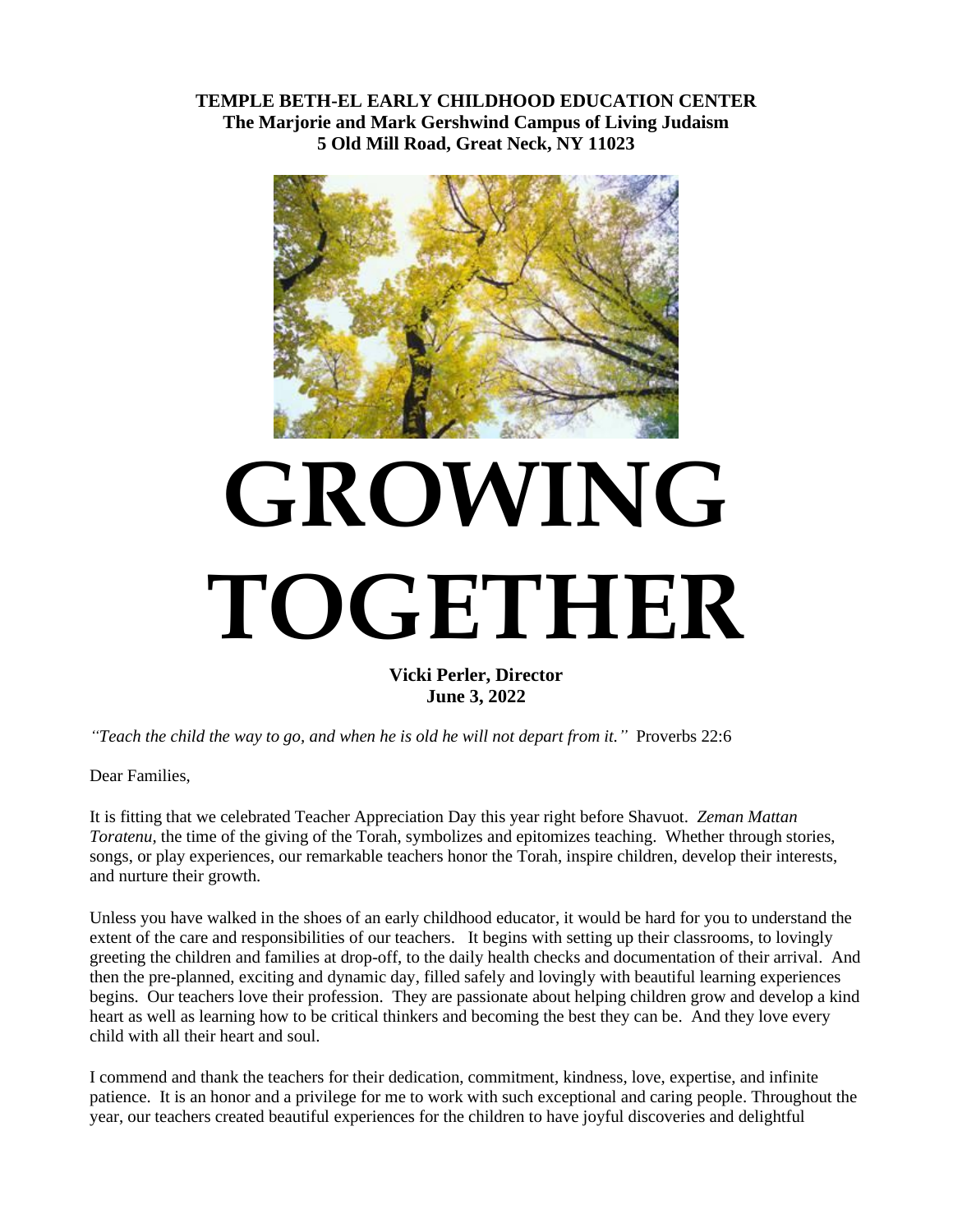adventures. And now, at the end of the year, we celebrate the fruits of our labor. Thank you, teachers, for planting the seeds of a great future in every child. I am extremely grateful that you have trusted the teachers and me to nurture your child throughout these critical early years.

## *Shabbat Shalom Chag Shavuot Sameach Vicki*

## **HAPPENINGS & DATES TO REMEMBER**

| <b>Friday, June 3</b>        | <b>Spread the Light – Take a Photo of Your Child Lighting Shabbat Candles</b> |
|------------------------------|-------------------------------------------------------------------------------|
| Sunday, June 5               | <b>Shavuot</b>                                                                |
| <b>Wednesday, June 8</b>     | <b>Last Day of School – School Closes at 12:00</b>                            |
| Thursday, June 9             | <b>Pre-K Graduation – 10:30 AM</b>                                            |
| <b>Tuesday, June 14</b>      | <b>Flag Day</b>                                                               |
| <b>Mon-Fri June 13-24</b>    | <b>Pre-Summer Enrichment</b>                                                  |
| <b>Sunday, June 19</b>       | <b>Father's Day</b>                                                           |
| <b>Wednesday, July 6</b>     | <b>Summer Program Begins</b>                                                  |
| <b>Friday, August 19</b>     | <b>Summer Program Ends</b>                                                    |
| <b>Thursday, September 8</b> | First Day of School for 2022-2023                                             |

## **CONNECTIONS**

**Spread the Light – Take a photo of your child lighting Shabbat Candles on Friday, June 3 and send it to your teacher. We will be making a beautiful display of "Spreading the Light." Thank you!**

**Truck Day - After two years of a pandemic interruption, our children, once again, were able to enjoy Truck Day, a yearly tradition at the end-of-the-year at our school. We're thrilled that the children had the opportunity to experience this fun-filled day of learning and excitement.**

**Truck Day 2022 was a happening! The Temple parking lot was filled with so many different types of trucks - a fire truck, an ambulance, a school bus that was designed for children who are disabled, a police car, and a front loader, a bobcat, a cherry picker, and a dump track from the Great Neck Park District. You can see from the many photos your teachers sent how much the children loved climbing into these trucks and learning how everything worked. Our community helpers were knowledgeable and engaging and spoke to the children in the most beautiful ways. And the highlight at the end was the ice cream truck, where every child purchased their own ice cream.** 

**Handprint Tile Fundraiser is Back – Muddworks came to our school last week. We are very excited about our wall outside the entrance to the Early Childhood Education Center. This visible space serves as a beautiful way to remember your child's years at Temple Beth-El ECEC by adding an imprint of your child's hand. Your tile dedication helps support the many programs for our children and families. The cost is \$40 per tile. If you did not have a chance to get your child's handprint, Muddworks has graciously offered to create Handprint Tiles for us at their location – 6C Bond Street, Great Neck. Just tell them that you're from Temple Beth-El.**

**Registration for the Summer Program – Our Summer Program is a wonderful way to provide consistency and a seamless flow of the year. We are offering programs for children who are two, three, and four**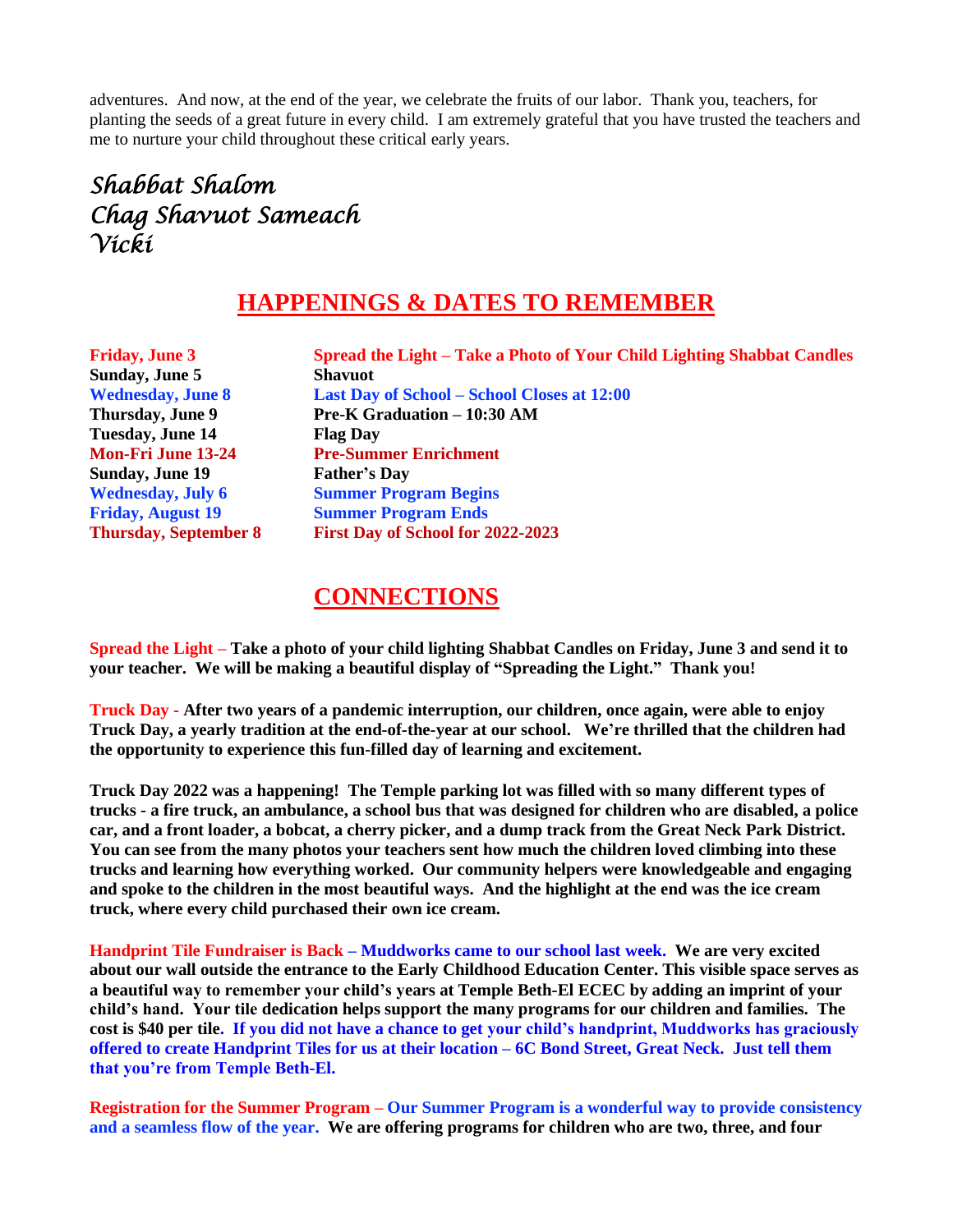**years old. We are excited to offer the opportunity for our students to continue their experiences at Temple Beth-El during the summer. Stress-free transitions are important for young children. If you have any questions, please don't hesitate to call or email me.**

**Registration for 2022-2023 - Don't get closed out of a class for the 2022-2023 school year. If you have any questions about our program for your child for next year, please don't hesitate to call or email me. I'm always happy and proud to provide a tour and talk about our school.** 

**Health and Safety Precautions – Wash your hands!! Hand washing, when done correctly, is the single most effective way to prevent the spread of communicable diseases. Good hand washing technique is easy to learn and can significantly reduce the spread of infectious diseases among both children and adults. The health and safety procedures in the ECEC are very specific as we strive to reduce the spread of infection in our school. Your cooperation is essential and very much appreciated.**

**Dressing for the Outdoors – Please be attentive to the weather every day to ensure that your child is appropriately dressed for outdoor play. Our goal in all weather is to keep the children warm, dry and comfortable. If they are not dressed properly, the class is unable to take advantage of the open air and the many interesting outdoor spaces around the temple building. Please label all children's clothing!**

**Nut-Free School – Reminder - We are a Nut-Free and Sesame-Free School. Please do not send food with nuts or sesame seeds in any form. And please do not give any of these foods to your child on school grounds. We have many children with serious food allergies this year. Thank you so much for your cooperation.**

**Hot Lunch Program - The foods children eat and lifestyle habits they learn have a lasting effect on their health. Due to the overwhelming interest of our families to provide nutritious meals for lunch, we offer meat and dairy lunches for all students. As you know, one of the values of our school is to maintain the highest quality of care whenever possible. This value should also be reflected in the foods we eat. Lunch Menu:**

**Monday – Plain pasta, sauce, shredded mozzarella and vegetable**

**Tuesday – Baked chicken fingers and corn**

**Wednesday Pizza and Israeli salad**

**Thursday- Sliders/hamburgers, sweet potato fries and cucumber salad**

**Friday – Pancakes and applesauce**

**Our lunch is provided in individual packages for each child. We also have whole wheat bread and soy butter available to children who have not yet acquired the taste for these new foods. We hope that over time, children will discover and enjoy a variety of foods.**

**Shabbat Sing – Every Friday, I celebrate Shabbat with the toddlers, three-year-olds and Pre-K students. We join together on Friday mornings to experience a beautiful sing-along with me. It is the highlight of my week - every week. I feel very blessed to be able to teach your children beautiful Shabbat melodies. We sing, dance, and work together as a school community to create a joyous Shabbat celebration.** 

**Important ECEC Telephone Information – If you have an important message and cannot reach me or Nancy on the telephone during the day, please ask someone in the main office to find us and relay the message. We hope this system will help you if you are unable to talk to us in person.**

**Contact Information - Please call, email or see me if you have anything you would like to discuss. My email address is [vperler@tbegreatneck.org.](mailto:vperler@tbegreatneck.org) This is usually the best way to reach me.**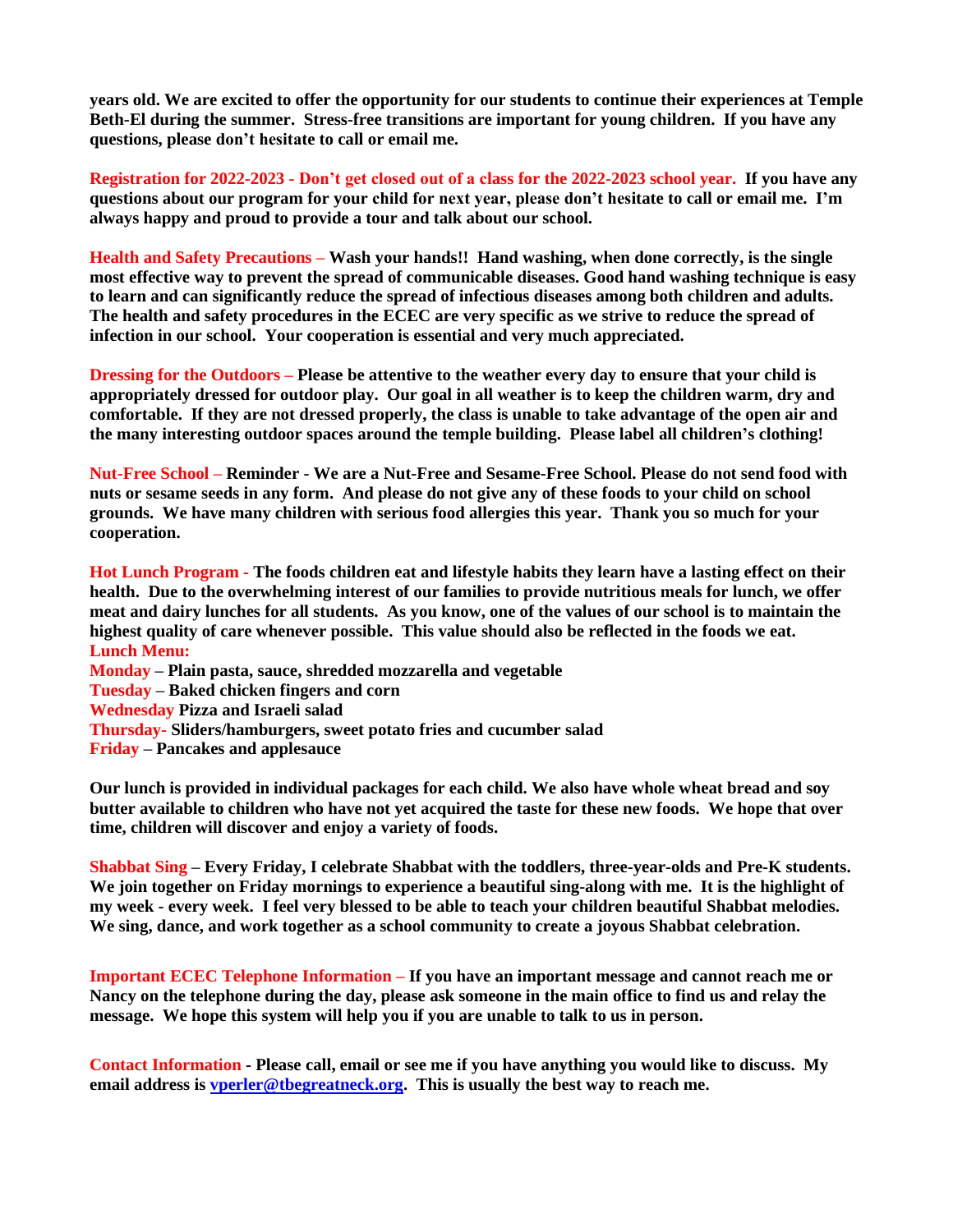**Links to Remember – I invite you to visit the websites connected to the links below. The links relate to information about early childhood education, Jewish life and learning, and helpful hints for parents.**

**<https://pjlibrary.org/shavuot>**

**[https://www.washingtonpost.com/news/answer-sheet/wp/2015/04/12/report-debunks-earlier-is-better](https://www.washingtonpost.com/news/answer-sheet/wp/2015/04/12/report-debunks-earlier-is-better-academic-instruction-for-young-children/)[academic-instruction-for-young-children/](https://www.washingtonpost.com/news/answer-sheet/wp/2015/04/12/report-debunks-earlier-is-better-academic-instruction-for-young-children/)**

**<https://www.naeyc.org/our-work/families/explore-great-outdoors>**

**<https://www.naeyc.org/resources/pubs/yc/may2019/outdoor-play-is-essential>**

**<https://www.communityplaythings.com/resources/articles/2010/outdoor-play>**

**<http://www.jnf.org/>(Plant a tree in Israel for Yom Ha'Atzmaut)**

**<https://tinyurl.com/yb9uuvtk> (Ideas for Children's Independent Play Experiences Outdoors)**

**[https://www.huffpost.com/entry/childrens-books-empathy-kindness\\_l\\_5d52e7b1e4b0c63bcbee2699](https://www.huffpost.com/entry/childrens-books-empathy-kindness_l_5d52e7b1e4b0c63bcbee2699)**

**[https://www.ujafedny.org](https://www.ujafedny.org/) (Support Humanitarian Aid in Ukraine)**

**<https://pjlibrary.org/getmedia/c63e85f1-58d9-44fd-ae8a-696825e88d25/Jewish-values-ECE.pdf>**

**[https://www.peacequarters.com/harvard-psychologists-say-parents-raise-good-kids-5](https://www.peacequarters.com/harvard-psychologists-say-parents-raise-good-kids-5-things/?utm_medium=social&utm_source=Facebook&utm_campaign=hiylfb) [things/?utm\\_medium=social&utm\\_source=Facebook&utm\\_campaign=hiylfb](https://www.peacequarters.com/harvard-psychologists-say-parents-raise-good-kids-5-things/?utm_medium=social&utm_source=Facebook&utm_campaign=hiylfb)**

**<https://www.invajy.com/20-happiness-quotes-for-making-you-smile/>**

**[https://d2gesac5hma2c2.cloudfront.net/uploads/attachment/file/1690/Winter\\_Thrive\\_Guide\\_2021.pdf](https://d2gesac5hma2c2.cloudfront.net/uploads/attachment/file/1690/Winter_Thrive_Guide_2021.pdf) (Ideas for Family Fun During Winter Months)**

**<https://www.mindful.org/noticing-connecting-with-our-kids-in-the-midst-of-busy-lives/>**

**<https://pjlibrary.org/beyond-books/pjblog/february-2017/how-to-talk-to-children-about-anti-semitism>**

**<https://www.naeyc.org/our-work/families/playing-music-home>**

**<http://www.cnn.com/2010/OPINION/12/29/christakis.play.children.learning/index.html>**

**[https://www.washingtonpost.com/news/answer-sheet/wp/2015/09/01/the-decline-of-play-in-preschoolers](https://www.washingtonpost.com/news/answer-sheet/wp/2015/09/01/the-decline-of-play-in-preschoolers-and-the-rise-in-sensory-issues/?noredirect=on)[and-the-rise-in-sensory-issues/?noredirect=on](https://www.washingtonpost.com/news/answer-sheet/wp/2015/09/01/the-decline-of-play-in-preschoolers-and-the-rise-in-sensory-issues/?noredirect=on)**

**<https://pjlibrary.org/beyond-books/pjblog/june-2021/what-is-rosh-chodesh> <https://www.mommyshorts.com/2015/03/5-ways-kids-learn-at-a-reggio-emilia-preschool.html> <https://www.zerotothree.org/resources/223-creating-routines-for-love-and-learning>**

**<https://www.naeyc.org/resources/pubs/yc/mar2018/promoting-social-and-emotional-health>**

**[www.tbe-ecec.org](http://www.tbe-ecec.org/)**

**<http://www.naeyc.org/>**